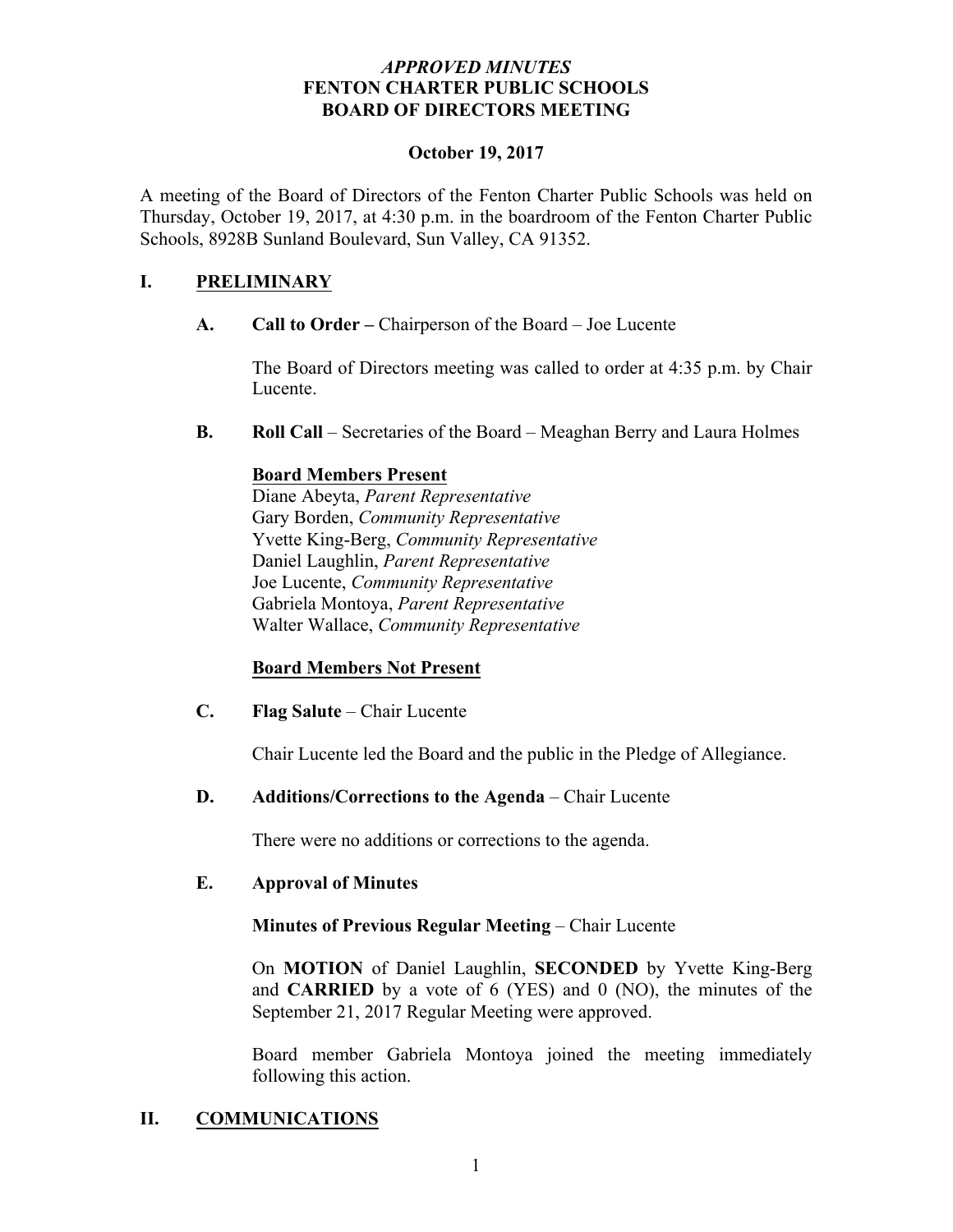#### **A. Presentations from the Public** – Chair Lucente There were no presentations from the public.

#### **B. Committee/Council Reports**

Minutes of all meetings held by any committee and/or council were sent to the Board Members prior to this meeting.

There were no further reports by committees/councils.

## **C. Treasurer/CFO's Report**

Kristin Dietz, Vice President of EdTec, and Treasurer and CFO of the FCPS, presented monthly profit and loss statements, revenue, expenditures and a year-to-date projections for the Fenton Charter Public Schools. The following information/reports were presented:

- July/August Financial Update
- September/October 2017 Financials (all sites): Forecasted net income for FCPS was \$1,711,974, which reflects a decrease of \$340,000, with change being related to the following:
	- OPEB true up per latest valuation is -\$167,000
	- Enrollment reduction at FACS creates -\$46,000
	- Cost of executive search firm and P.O. system at FCPS creates -\$70,000

Balance sheet remains strong with cash balances at 8/31/17 of \$10,780,266, a decrease of \$889,000 compared to year-end due to timing of expenses vs. revenues

## **D. Directors' Reports**

Fenton Avenue Charter School (FACS) – Stacy Carroll Hutter, Director, reported.

Santa Monica Boulevard Community Charter School (SMBCCS) – Dr. David Riddick, Director, reported.

Fenton Primary Center (FPC) – Richard Parra, Director, reported.

Fenton STEM Academy (STEM) – Jennifer Miller, Director, reported.

Fenton Charter Leadership Academy (FCLA) –Cary Rabinowitz, Director, reported.

## **E. Executive Director's Report**

Fenton Charter Public Schools (FCPS) – Irene Sumida, Executive Director, reported.

## **III. CONSENT AGENDA ITEMS**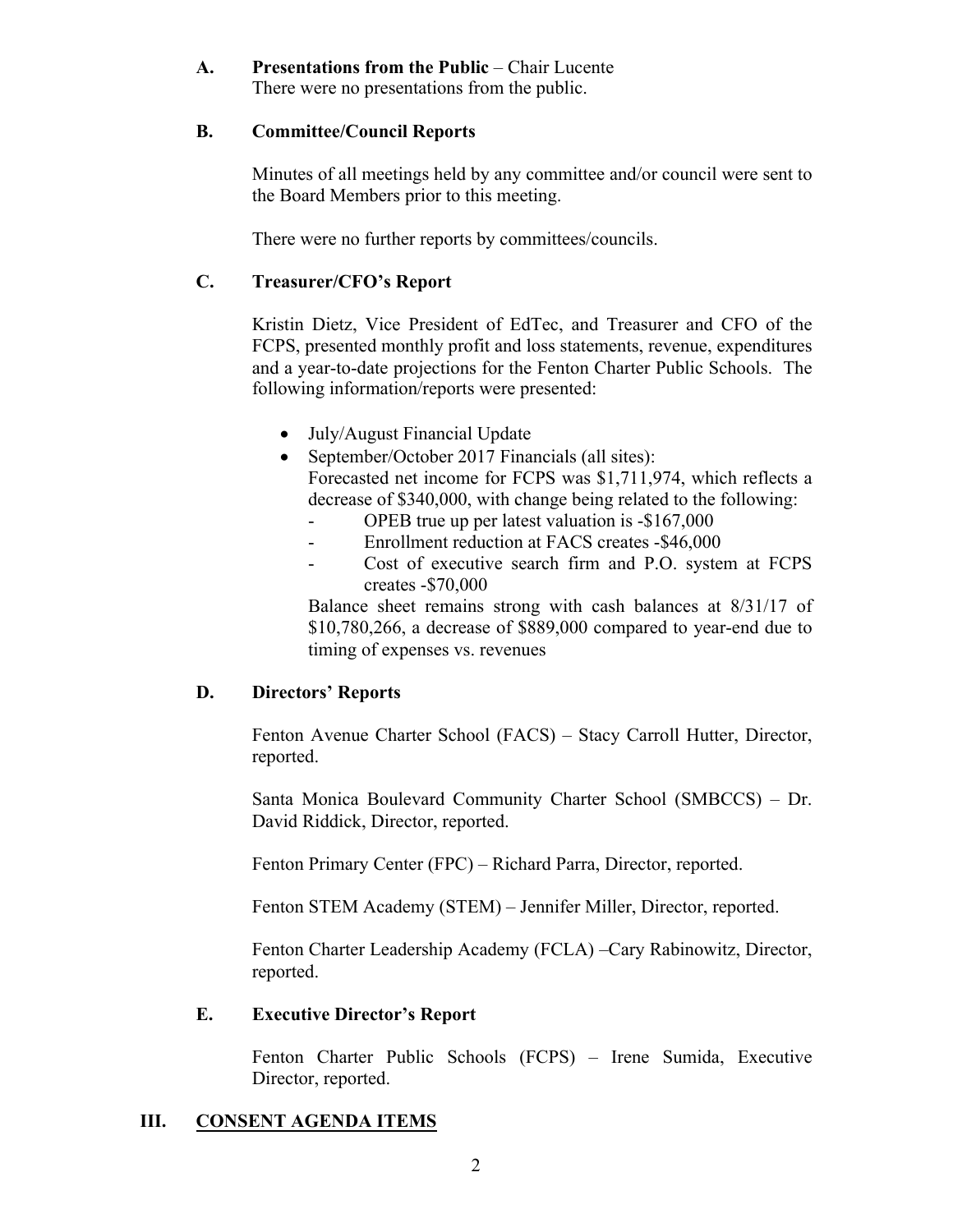#### A. **Recommendation to approve English Learner (EL) Master Plans for FACS, SMBCCS, FPC, STEM and FCLA**

On **MOTION** of Gabriela Montoya, **SECONDED** by Daniel Laughlin and **CARRIED** by a vote of 7 (YES) and 0 (NO), the recommendation to approve the Consent Agenda was approved.

## **IV. ITEMS SCHEDULED FOR ACTION**

#### **A. Recommendation to receive FASB ASC 715 OPEB report for June 30, 2017**

On **MOTION** of Gary Borden, **SECONDED** by Yvette King-Berg and **CARRIED** by a vote of 7 (YES) and 0 (NO), the recommendation to receive FASB ASC 715 OPEB report for June 30, 2017 was approved.

#### **B. Recommendation to approve revised Procurement and Purchasing Procedures Policy**

On **MOTION** of Yvette King-Berg, **SECONDED** by Walter Wallace and **CARRIED** by a vote of 7 (YES) and 0 (NO), the recommendation to approve the revised Procurement and Purchasing Procedures Policy was approved.

#### **C. Recommendation to approve Local Indicators for the California School Dashboard for FACS, SMBCCS, FPC, STEM and FCLA**

On **MOTION** of Gary Borden, **SECONDED** by Gabriela Montoya and **CARRIED** by a vote of 7 (YES) and 0 (NO), the recommendation to approve Local Indicators for the California School Dashboard for FACS, SMBCCS, FPC, STEM and FCLA was approved.

#### **D. Recommendation to approve opening of investment account for the Fenton Charter Public Schools**

On **MOTION** of Gary Borden, **SECONDED** by Walter Wallace and **CARRIED** by a vote of 7 (YES) and 0 (NO), the recommendation to approve an investment account for the Fenton Charter Public Schools with an initial investment of \$1.5 million was approved. The Board further directed the Executive Director to transfer the funds and open the investment account by the next meeting of the Board on December 7, 2017.

## **V. ITEMS SCHEDULED FOR INFORMATION**

- **A. Review of updated Uniform Complaint Policy and Procedures**
- **B. Compliance with LAUSD Resolution: "Keeping Parents Informed: Charter Transparency"**
- **C. Update on FCPS OPEB Trust**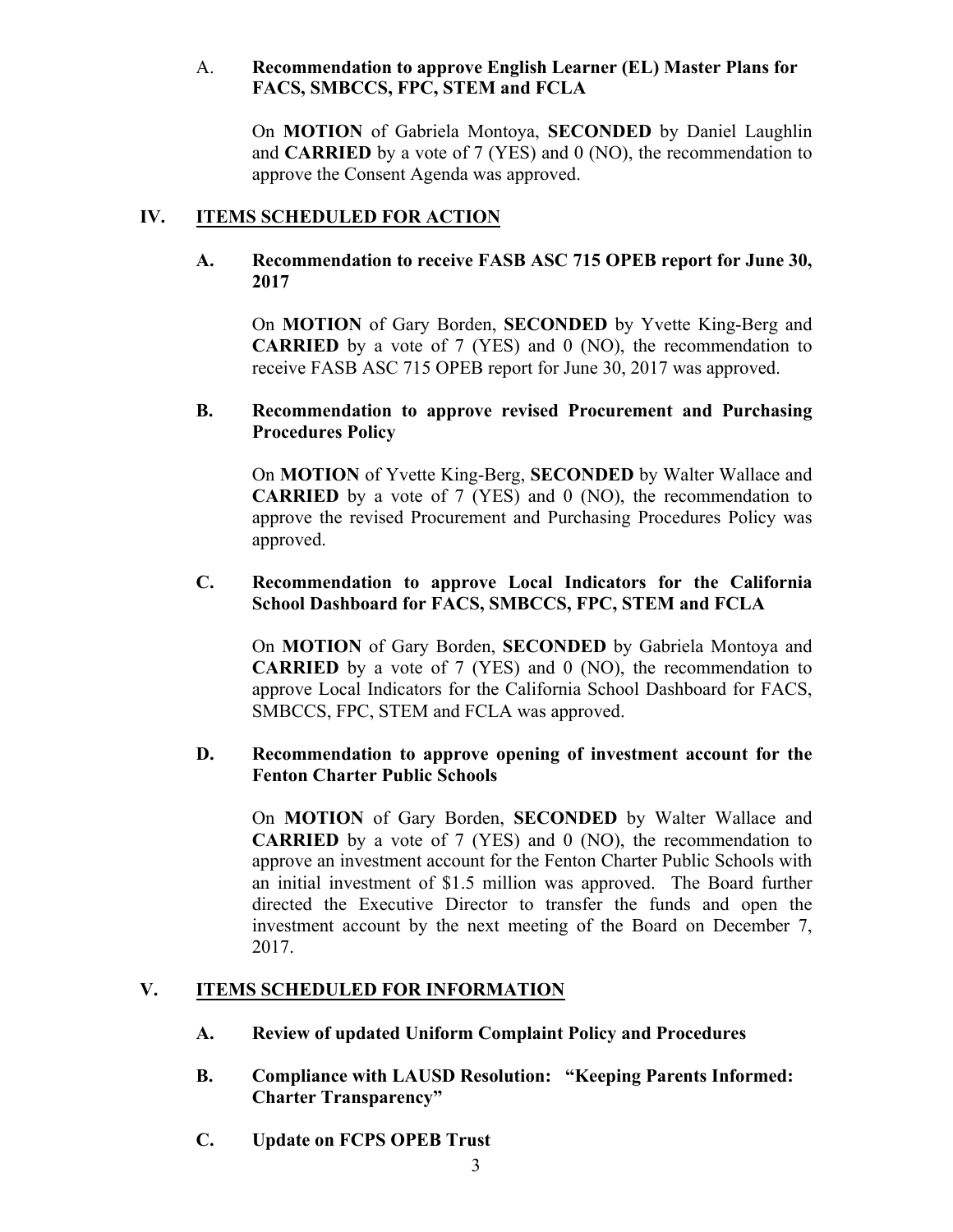## **VI. CLOSED SESSION**

Chair Lucente made the following announcement:

"The Board of Directors will now be moving into closed session to discuss matters described in Section VI. Matters to be discussed are those permitted by Government Code Section 54957 – Personnel Matters."

The Board convened to Closed Session at 5:16 p.m.

#### **A. PERSONNEL: (Government Code 54957) PUBLIC EMPLOYEE APPOINTMENT– Chief Academic Officer**

**B. PERSONNEL: (Government Code 54957) PUBLIC EMPLOYMENT – Chief Executive Officer**

## **VII. RETURN TO OPEN SESSION**

The Board reconvened to Open Session at 6:17 p.m.

Chair Lucente announced that action had been taken on the following items by the Board of Directors in Closed Session:

#### **A. PERSONNEL: (Government Code 54957) PUBLIC EMPLOYEE APPOINTMENT– Chief Academic Officer**

On **MOTION** of Gary Borden, **SECONDED** by Yvette King-Berg and **CARRIED** by a vote of 7 (YES) and 0 (NO), the Board approved the selection of Dr. David Riddick for the position of Chief Academic Officer. The position will officially begin on July 1, 2018, but Dr. Riddick will assume an active role in the selection of the Chief Executive Officer and will join the Ad Hoc Planning and Implementation Committee beginning on October 28, 2017.

#### **B. PERSONNEL: (Government Code 54957) PUBLIC EMPLOYMENT – Chief Executive Officer**

The Board reaffirmed its commitment to implementing instructional practices and policies that result in outstanding performance by all students in all areas, with strong academic achievement a key indicator of success. Therefore, as the new leadership structure unfolds, the Chief Academic Officer must be provided with every resource to achieve outstanding and sustainable results at each of the Fenton schools. The transition of leadership should not be merely an increase in the number of leaders directing the organization, not a mere change of titles, but a genuine restructuring of the organization that will lead to improved outcomes for all Fenton students.

On **MOTION** of Yvette King-Berg, **SECONDED** by Gabriela Montoya and **CARRIED** by a vote of 7 (YES) and 0 (NO), the Board approved the following: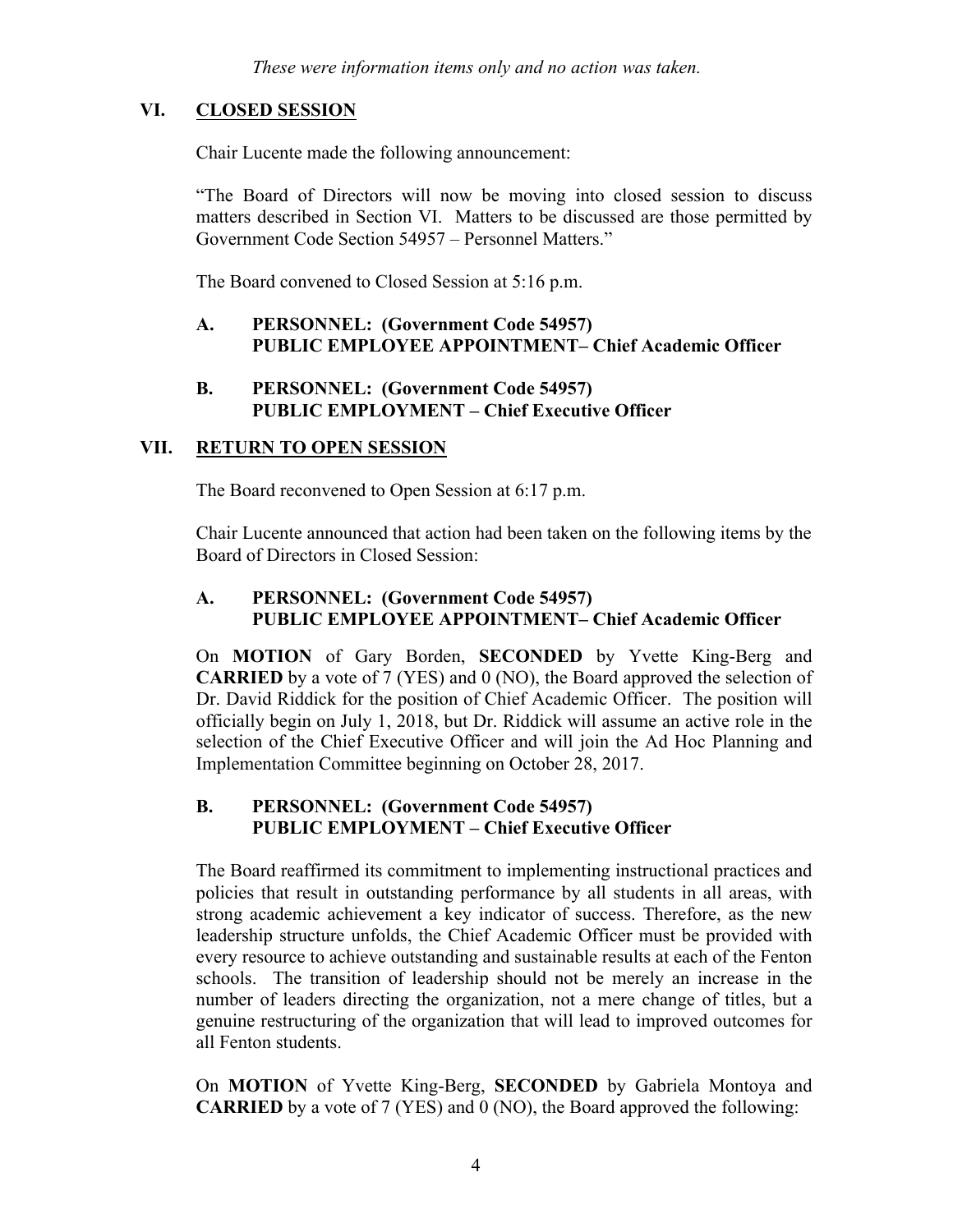- the selection of the following members of the Board of Directors to join the Faculty and Classified Representatives to form the Ad Hoc Planning and Implementation Committee:
	- Joe Lucente
	- Daniel Laughlin
- the selection of two experienced FCPS teachers to become full-time "Instructional Coaches" to support the work of the Chief Academic Officer beginning in the 2018-2019 school year on a 201-day calendar with the following qualifications and compensation:
	- a minimum of ten years of teaching experience across multiple grade level spans (primary/middle<sup>1</sup>;  $;$  middle/upper<sup>2</sup>; primary/upper<sup>3</sup>);
	- experience fulfilling a variety of FCPS leadership roles, such as Faculty Representative, council/committee co-chair, or Lead Teacher;
	- *Preferred*: Master's degree and work at multiple Fenton sites;
	- an all inclusive salary (no additional stipends will be applicable such as the stipend for a master's degree or National Board Certification) starting at \$90,000 and reaching a maximum of \$100,000 (the starting salary dependent on the teacher's current base salary as determined by "step" and "column" placement);
- the completion of a job description for the Instructional Coaches by the Executive Director and the Chief Academic Officer with minimum and preferred qualifications as stated above, and responsibilities directly correlated to the responsibilities of the Chief Academic Officer;
- the job description for the Instructional Coaches to be presented to the Board for discussion, review and approval at the December 7, 2017 regular meeting of the Board of Directors;
- the postponement of the hiring of the Chief Executive Officer until June 30, 2020, with the Executive Director continuing to fulfill all aspects of managing the business of the organization through June 30, 2021 with an annual salary equivalent to that allowed by the State Teachers Retirement System for retirees. The CEO will be in place by July 1, 2020 and shadow the E.D. for one year.

It should be noted that the Instructional Coaches' positions are possible only with the postponement of the hiring of the Chief Executive Officer. The cost for the search for the CEO was estimated at \$70,000, and the CEO's starting annual salary was set at \$180,000.

The Board will continually review the success of this new structure and make a final determination regarding "next steps" during the 2019-2020 school year.

<sup>&</sup>lt;sup>1</sup> Primary grades, for purposes of this definition, include TK, kindergarten and 1<sup>st</sup> and 2<sup>nd</sup> grades <sup>2</sup> Middle grades include 2<sup>nd</sup>, 5<sup>th</sup> and 6<sup>th</sup> grades 3 Upper grades include 4<sup>th</sup>, 5<sup>th</sup> and 6<sup>th</sup> grades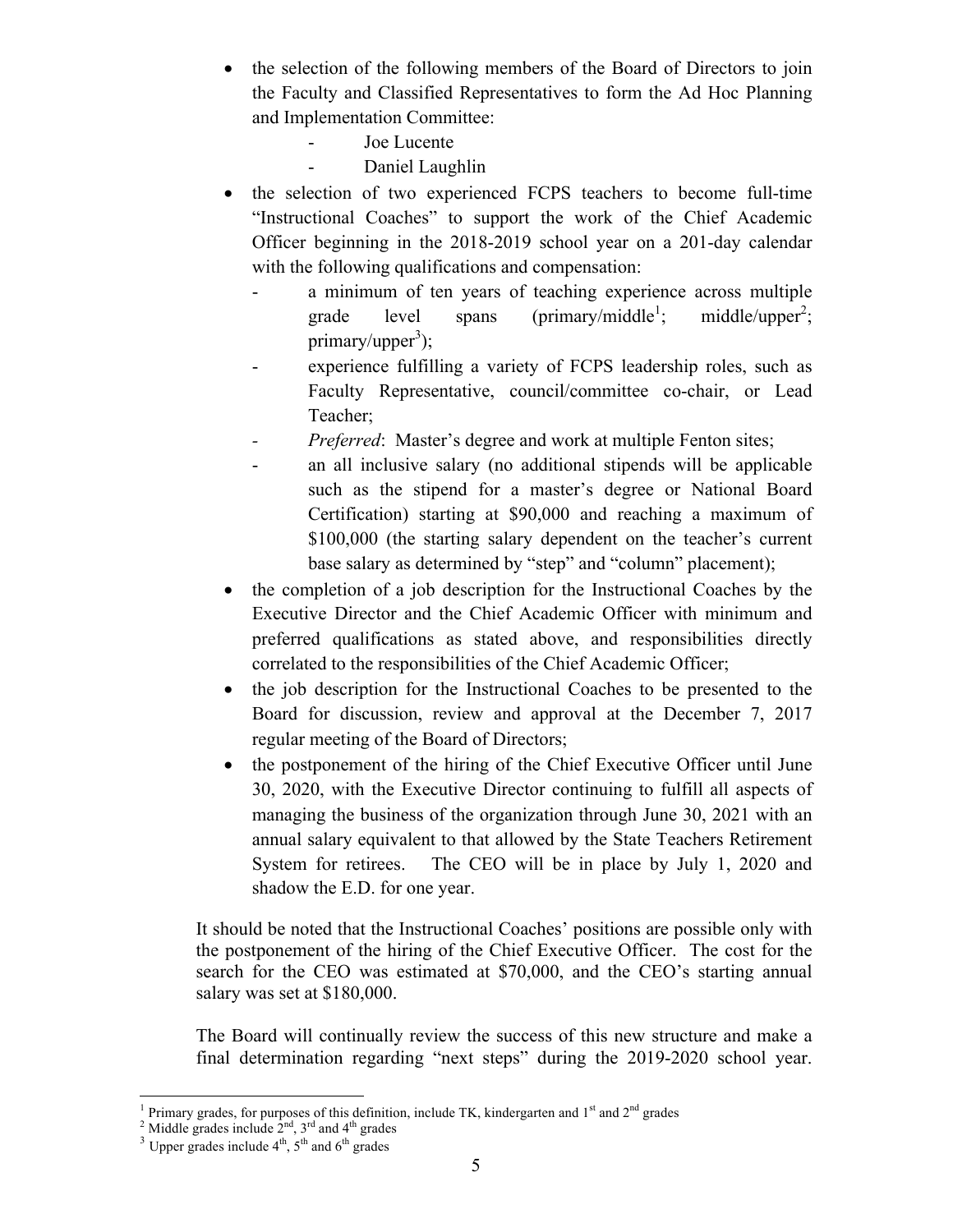Fiscal considerations will be a major factor, as will the overall success reflected by each school site.

# **VIII. ANNOUNCEMENTS**

# **IX. ADJOURNMENT**

The meeting was adjourned at 6:25 p.m.

The next regular meeting of the Board of Directors of the Fenton Charter Public Schools will be held on Thursday, December 7, 2017 at 4:30 p.m. in the auditorium of Santa Monica Boulevard Community Charter School, 1022 North Van Ness Avenue, Los Angeles, CA 90038.